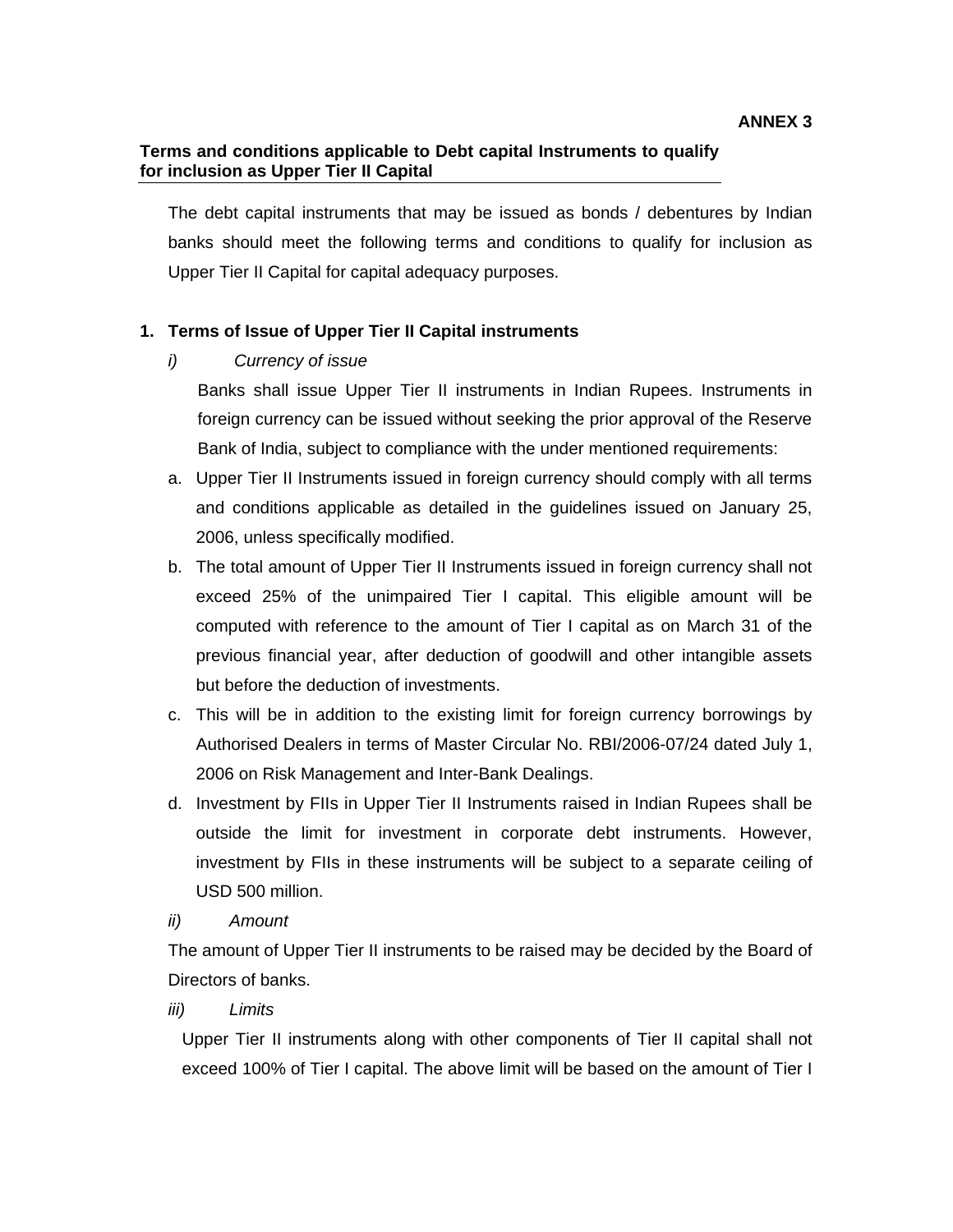capital after deduction of goodwill and other intangible assets but before the deduction of investments.

*iv) Maturity period* 

The Upper Tier II instruments should have a minimum maturity of 15 years.

*v) Rate of interest* 

The interest payable to the investors may be either at a fixed rate or at a floating rate referenced to a market determined rupee interest benchmark rate.

#### *vi) Options*

Upper Tier II instruments shall not be issued with a 'put option'. However banks may issue the instruments with a 'call option' subject to strict compliance with each of the following conditions:

- o Call options may be exercised only if the instrument has run for at least ten years;
- o Call options shall be exercised only with the prior approval of RBI (Department of Banking Operations & Development). While considering the proposals received from banks for exercising the call option the RBI would, among other things, take into consideration the bank's CRAR position both at the time of exercise of the call option and after exercise of the call option.

#### *vii) Step-up option*

The issuing bank may have a step-up option which may be exercised only once during the whole life of the instrument, in conjunction with the call option, after the lapse of ten years from the date of issue. The step-up shall not be more than 100 bps. The limits on step-up apply to the all-in cost of the debt to the issuing banks.

#### *viii) Lock-In Clause*

- a. Upper Tier II instruments shall be subjected to a lock-in clause in terms of which the issuing bank shall not be liable to pay either interest or principal, even at maturity, if
	- o the bank's CRAR is below the minimum regulatory requirement prescribed by RBI, or
	- o the impact of such payment results in bank's CRAR falling below or remaining below the minimum regulatory requirement prescribed by RBI.
- b. However, banks may pay interest with the prior approval of RBI when the impact of such payment may result in net loss or increase the net loss provided CRAR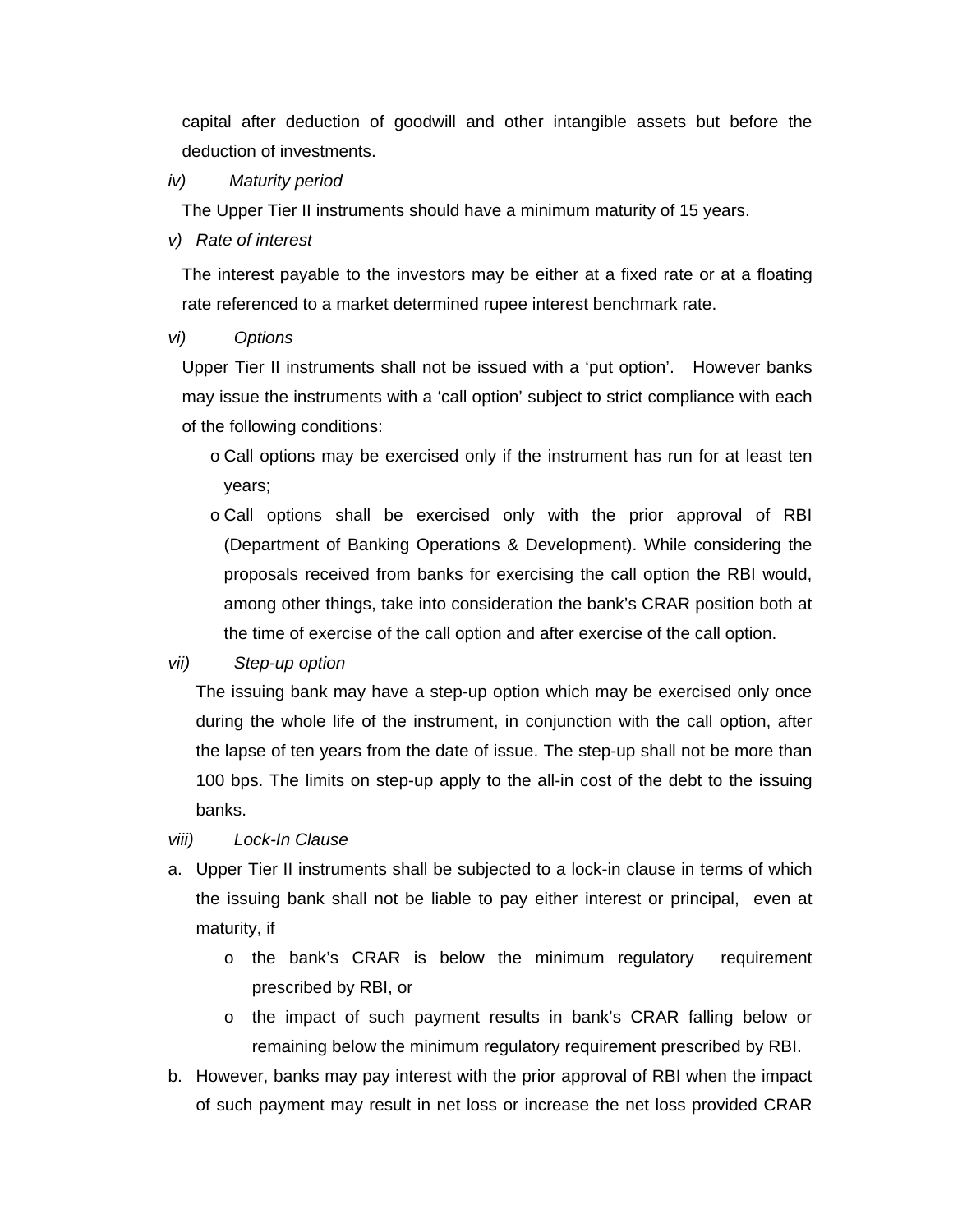remains above the regulatory norm. For this purpose 'Net Loss' would mean either (a) the accumulated loss at the end of the previous financial year; or (b) the loss incurred during the current financial year.

- c. The interest amount due and remaining unpaid may be allowed to be paid in the later years in cash/ cheque subject to the bank complying with the above regulatory requirement. While paying such unpaid interest and principal, banks are allowed to pay compound interest at a rate not exceeding the coupon rate of the relative Upper Tier II bonds, on the outstanding principal and interest.
- d. All instances of invocation of the lock-in clause should be notified by the issuing banks to the Chief General Managers-in-Charge of Department of Banking Operations & Development and Department of Banking Supervision of the Reserve Bank of India, Mumbai.
- *ii) Seniority of claim*

The claims of the investors in Upper Tier II instruments shall be

- o Superior to the claims of investors in instruments eligible for inclusion in Tier I capital; and
- o Subordinate to the claims of all other creditors.

# *iii) Discount*

The Upper Tier II instruments shall be subjected to a progressive discount for capital adequacy purposes as in the case of long-term subordinated debt over the last five years of their tenor. As they approach maturity these instruments should be subjected to progressive discount as indicated in the table below for being eligible for inclusion in Tier II capital.

| <b>Remaining Maturity of Instruments</b>      | Rate         |
|-----------------------------------------------|--------------|
|                                               | Discount (%) |
| Less than one year                            | 100          |
| One year and more but less than two years     | 80           |
| Two years and more but less than three years  | 60           |
| Three years and more but less than four years | 40           |
| Four years and more but less than five years  | 20           |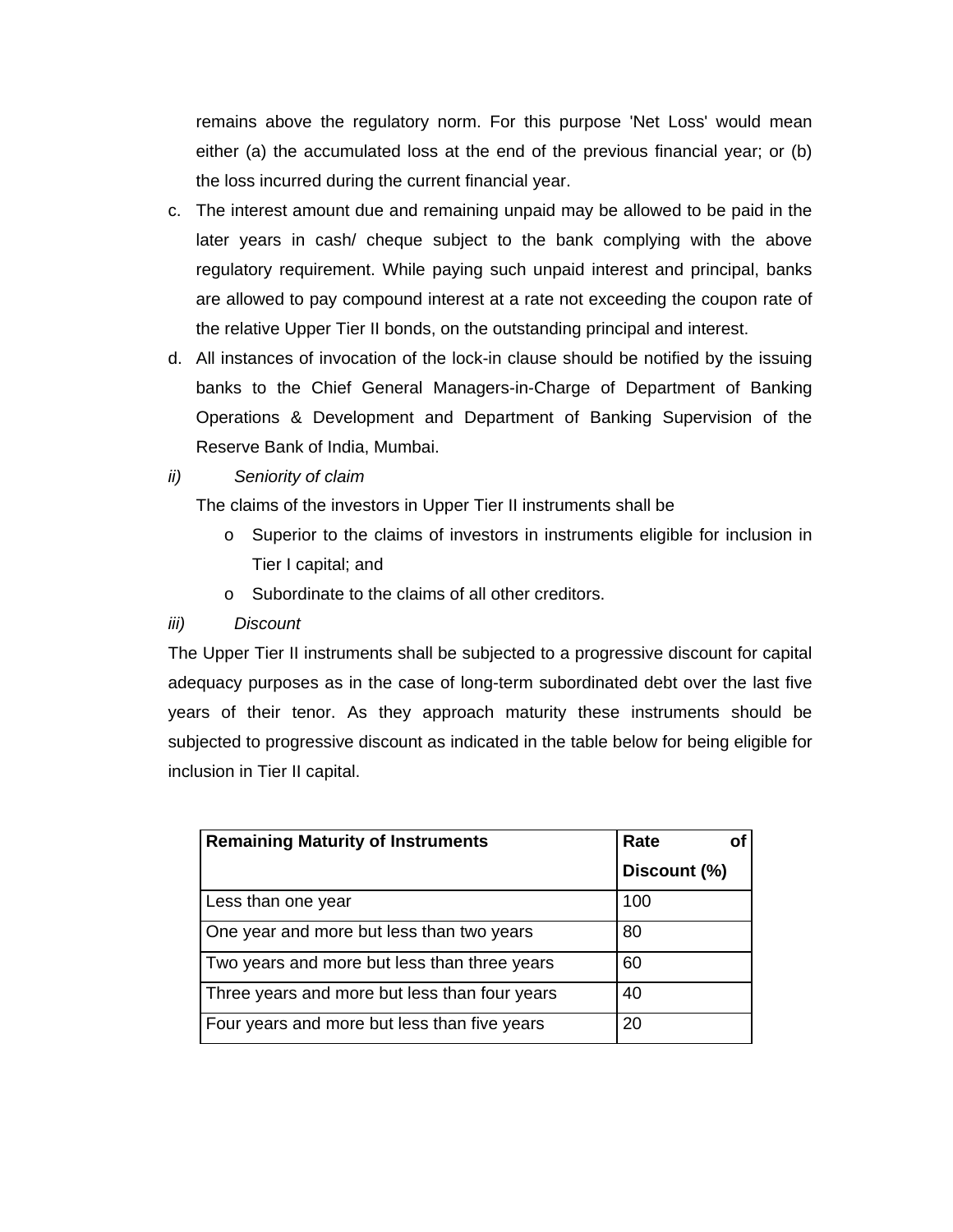#### *iv) Redemption*

Upper Tier II instruments shall not be redeemable at the initiative of the holder. All redemptions shall be made only with the prior approval of the Reserve Bank of India (Department of Banking Operations & Development).

#### *v) Other conditions*

- i. Upper Tier II instruments shall be fully paid-up, unsecured, and free of any restrictive clauses.
- ii. Investment in Upper Tier II instruments by FIIs shall be within the limits as laid down in the ECB Policy for investment in debt instruments. In addition, NRIs shall also be eligible to invest in these instruments as per existing policy.
- iii. Banks should comply with the terms and conditions, if any, stipulated by SEBI/other regulatory authorities in regard to issue of the instruments.

## **2. Compliance with Reserve Requirements**

- i) The funds collected by various branches of the bank or other banks for the issue and held pending finalisation of allotment of the Upper Tier II Capital instruments will have to be taken into account for the purpose of calculating reserve requirements.
- ii) The total amount raised by a bank through Upper Tier II instruments shall be reckoned as liability for the calculation of net demand and time liabilities for the purpose of reserve requirements and, as such, will attract CRR/SLR requirements.

# **3. Reporting Requirements**

Banks issuing Upper Tier II instruments shall submit a report to the Chief General Manager-in-charge, Department of Banking Operations & Development, Reserve Bank of India, Mumbai giving details of the debt raised, including the terms of issue specified at item 1 above together with a copy of the offer document soon after the issue is completed.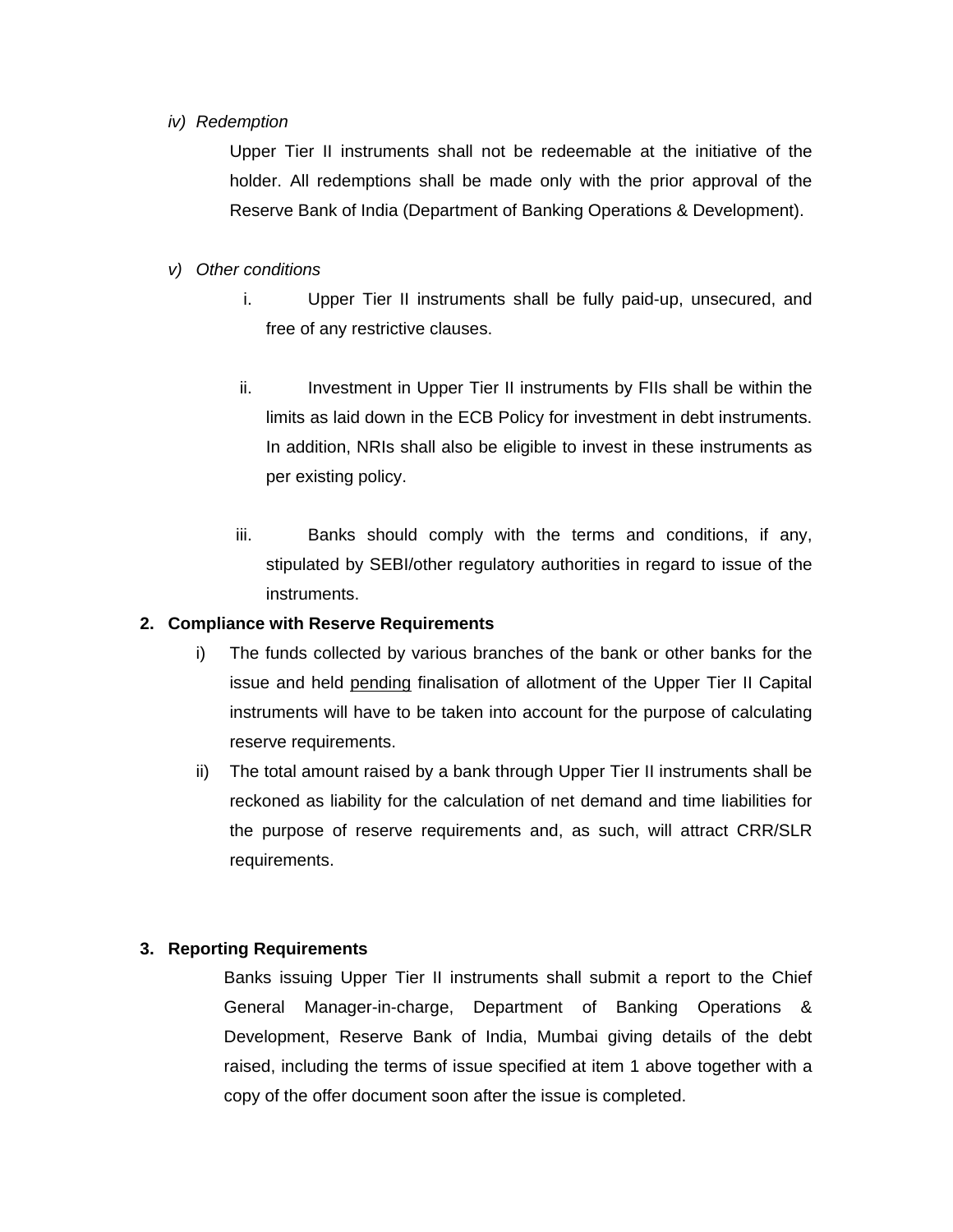#### **4. Investment in Upper Tier II instruments issued by other banks/ FIs**

- A bank's investment in Upper Tier II instruments issued by other banks and financial institutions will be reckoned along with the investment in other instruments eligible for capital status while computing compliance with the overall ceiling of 10 percent for cross holding of capital among banks/FIs prescribed vide circular DBOD.BP.BC.No.3/ 21.01.002/ 2004- 05 dated July 6, 2004 and also subject to cross holding limits.
- Bank's investments in Upper Tier II instruments issued by other banks/ financial institutions will attract a 100% risk weight for capital adequacy purposes.

# **5. Grant of advances against Upper Tier II instruments**

Banks shall not grant advances against the security of the Upper Tier II instruments issued by them.

# **6. Disclosure**

 Banks may indicate the amount raised by issue of Upper Tier II instruments by way of explanatory notes / remarks in the Balance Sheet as well as Schedule 5 under 'Other Liabilities & Provisions

# **7. Raising of Upper Tier II Instruments by foreign banks in India**

Foreign banks in India may raise Head Office (HO) borrowings in foreign currency for inclusion as Upper Tier II capital subject to the same terms and conditions as mentioned in items 1 to 5 above for Indian banks. In addition, the following terms and conditions would also be applicable:

*i) Maturity period* 

If the amount of Upper Tier II capital raised as Head Office borrowings is in tranches, each tranche shall be retained in India for a minimum period of fifteen years.

*ii) Rate of interest* 

Rate of interest on Upper Tier II capital raised as HO borrowings should not exceed the on-going market rate. Interest should be paid at half-yearly rests.

# *iii) Withholding tax*

Interest payments to the HO will be subject to applicable withholding tax.